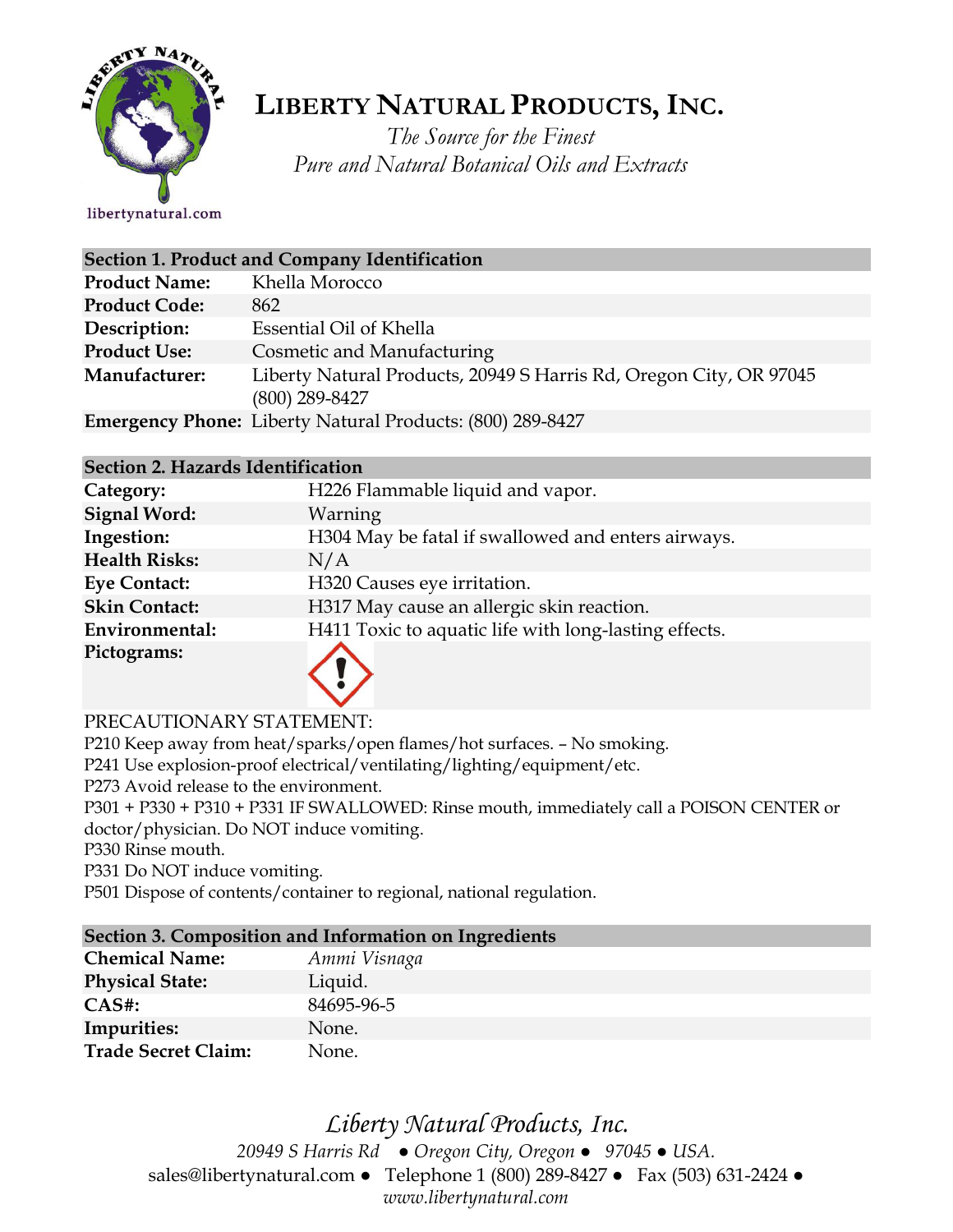| <b>Section 4. First Aid Measures</b> |                                                                                                                                                               |
|--------------------------------------|---------------------------------------------------------------------------------------------------------------------------------------------------------------|
| Eyes:                                | Irrigate copiously with water at least ten minutes. If irritation<br>persists or a lesion is visible, obtain medical advice.                                  |
| <b>Skin Contact:</b>                 | Wash with large quantities of water and soap. Remove<br>contaminated clothing. If an irritation persists or a skin lesion is<br>visible, seek medical advice. |
| Inhalation:                          | Remove the individual to fresh air and consult a doctor<br>immediately.                                                                                       |
| Ingestion in excess:                 | Rinse immediately with plenty of water and seek medical advice.                                                                                               |
| <b>Emergency Care:</b>               | Contact local emergency provider. For non-emergency, contact<br>primary care provider.                                                                        |
| PPE:                                 | Gloves, lab coat or uniform, safety glasses, eyewash, safety shower.                                                                                          |

| <b>Section 5. Fire-Fighting Measures</b>     |                                                                                                                                                                                                                                                                                                                                               |
|----------------------------------------------|-----------------------------------------------------------------------------------------------------------------------------------------------------------------------------------------------------------------------------------------------------------------------------------------------------------------------------------------------|
| Flammability:                                | Flammable.                                                                                                                                                                                                                                                                                                                                    |
| <b>Extinguishing Media:</b>                  | SUITABLE: $CO2$ , dry powder fire extinguisher<br>NON SUITABLE: Water                                                                                                                                                                                                                                                                         |
| <b>Special Fire-Fighting Procedure:</b>      | High temperature may increase the pressure inside<br>the closed container: cool the container with water<br>sprinkling. Avoid breathing emitted vapors. Do not<br>allow firefighting water to enter drains or water<br>courses. Fight fire with normal precautions from a<br>reasonable distance. Wear self-contained breathing<br>apparatus. |
| <b>Unusual Fire and Explosion Hazards:</b>   | Essential and vegetable oils have the potential to self-<br>heat and contribute to spontaneous combustion when<br>present on fabrics. Caution should be exercised in the<br>storage and launder of fabrics exposed to oils.                                                                                                                   |
| <b>PPE</b> and Precautions for Firefighters: | May produce toxic fumes of carbon monoxide if<br>burning.                                                                                                                                                                                                                                                                                     |
|                                              |                                                                                                                                                                                                                                                                                                                                               |

#### **Section 6. Accidental Release Measures**

| <b>Personal Precautions:</b>      | Avoid all contact with eyes and mucous membranes by<br>wearing goggles, protective clothing, vapor respirator, boots,<br>gloves, and or self-contained breathing apparatus.             |
|-----------------------------------|-----------------------------------------------------------------------------------------------------------------------------------------------------------------------------------------|
| <b>Environmental Precautions:</b> | Keep away from drains, surface and ground water. Retain<br>contaminated washing water and dispose it. Explosive<br>properties.                                                          |
| Containment:                      | Absorb with clay, sand, or other non-combustible material.<br>Prevent entry into waterways, sewers, and confined areas.                                                                 |
| Clean Up:                         | Absorb with liquid-binding material (e.g. sand,<br>diatomaceous earth, acid- or universal binding agents). Place<br>in appropriate containers for disposal. Ventilate affected<br>area. |

*Liberty Natural Products, Inc. 20949 S Harris Rd ● Oregon City, Oregon ● 97045 ● USA.*  sales@libertynatural.com *●* Telephone 1 (800) 289-8427 ● Fax (503) 631-2424 *● www.libertynatural.com*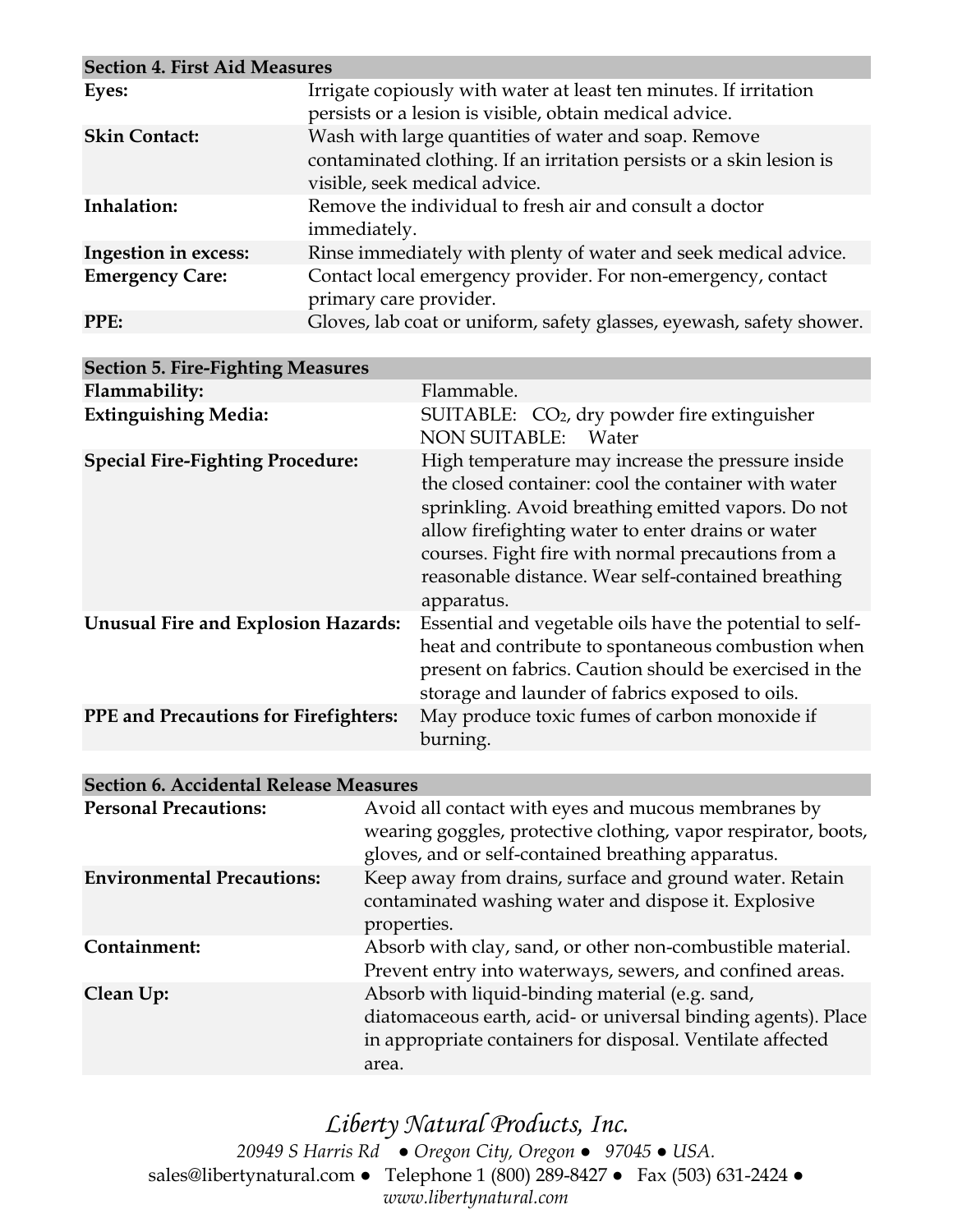| Section 7. Handling and Storage |                                                                                                                                                                                                                                                                                                  |
|---------------------------------|--------------------------------------------------------------------------------------------------------------------------------------------------------------------------------------------------------------------------------------------------------------------------------------------------|
| <b>Handling Precautions:</b>    | Keep away from sources of ignition - No smoking. Take<br>precautionary measures against static discharge. Work with<br>product in a well-aired working area without heat source. Wash<br>hands before breaks and after work. Keep away from food, drink<br>and animals. When using do not smoke. |
| <b>Storage Precautions:</b>     | Use original packaging with metallic and protective coat or use<br>glass container. Keep product in a water and airtight container.<br>Store in a cool, dry and well ventilated area.                                                                                                            |
| Other:                          | See Section 8                                                                                                                                                                                                                                                                                    |

| <b>Section 8. Exposure Controls/Personal Protection</b> |                                                                                                                                       |  |
|---------------------------------------------------------|---------------------------------------------------------------------------------------------------------------------------------------|--|
| <b>Engineering Controls:</b>                            | Technical measures and the application of suitable work<br>processes have priority over personal protection equipment.                |  |
| <b>Respiratory Protection:</b>                          | If technical exhaust or ventilation measures are not possible<br>or insufficient, respiratory protection must be worn.                |  |
| <b>Hand Protection:</b>                                 | Plastic or synthetic rubber impermeable gloves. Use solvent<br>and acid resistant protection gloves.                                  |  |
| <b>Eye Protection:</b>                                  | Goggles giving complete protection to eyes.                                                                                           |  |
| <b>Skin and Body Protection:</b>                        | Clothes for chemical protection to avoid contact.                                                                                     |  |
| Ingestion:                                              | Do not eat, drink and smoke while using.                                                                                              |  |
| <b>Industrial Hygiene:</b>                              | Provide ventilation of the work place to reduce<br>concentrations of the vapor and product. Use good<br>industrial hygiene practices. |  |
|                                                         | $OCIIA$ Dependently $E_{\text{max}}$ over $I_{\text{max}}$ (DEI a), $\frac{1}{2}$ (400 minutes (proposed in $1-\frac{1}{2}$ ()        |  |

| <b>OSHA Permissible Exposure Limits (PELs):</b> | >480 minutes (permeation: level 6) |
|-------------------------------------------------|------------------------------------|
| <b>ACGIH Threshold Limit Values:</b>            | N/A                                |

|  |  |  |  |  | <b>Section 9. Physical and Chemical Properties</b> |
|--|--|--|--|--|----------------------------------------------------|
|--|--|--|--|--|----------------------------------------------------|

| Section 9. I hysical and Chemical I topernes   |                       |  |  |
|------------------------------------------------|-----------------------|--|--|
| Appearance:                                    | Pale green liquid     |  |  |
| Upper/Lower Flammability: N/A                  |                       |  |  |
| Odor:                                          | Fruity, floral        |  |  |
| <b>Vapor Pressure:</b>                         | N/A                   |  |  |
| <b>Odor Threshold:</b>                         | N/A                   |  |  |
| <b>Vapor Density:</b>                          | N/A                   |  |  |
| $pH$ :                                         | N/A                   |  |  |
| <b>Relative Density:</b>                       | N/A                   |  |  |
| <b>Melting Point:</b>                          | N/A                   |  |  |
| <b>Freezing Point:</b>                         | N/A                   |  |  |
| Solubility:                                    | Very slightly soluble |  |  |
| Initial Boiling Point and Boiling Range: $N/A$ |                       |  |  |
| <b>Flash Point:</b>                            | 140°F / 60°C          |  |  |
| <b>Evaporation Rate:</b>                       | N/A                   |  |  |
| <b>Flammability Category:</b>                  | N/A                   |  |  |
| <b>Partition Coefficient:</b>                  | N/A                   |  |  |

*Liberty Natural Products, Inc. 20949 S Harris Rd ● Oregon City, Oregon ● 97045 ● USA.*  sales@libertynatural.com *●* Telephone 1 (800) 289-8427 ● Fax (503) 631-2424 *● www.libertynatural.com*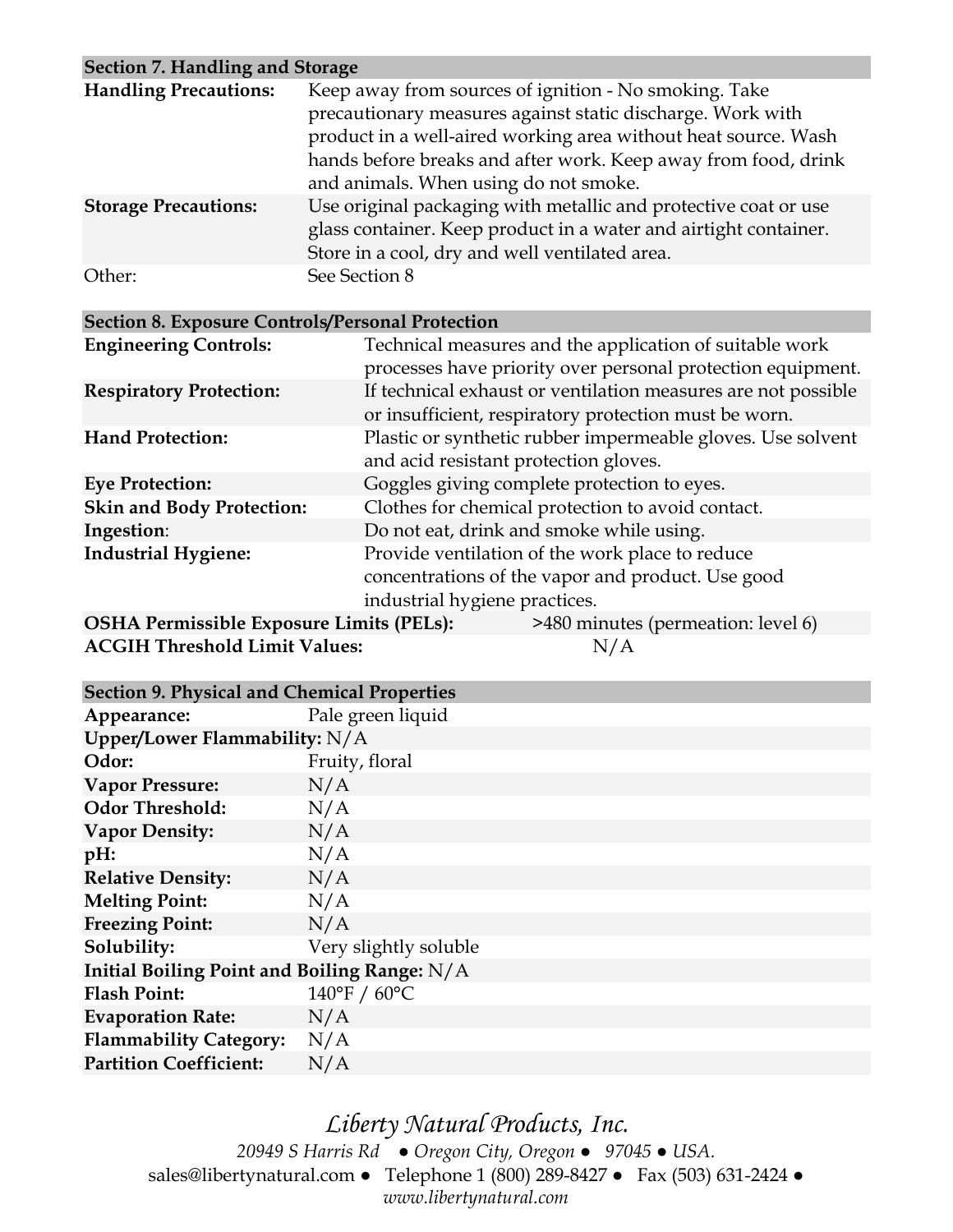**Auto-ignition Temperature:** N/A

| Decomposition Temperature: N/A |     |
|--------------------------------|-----|
| Viscosity:                     | N/A |
| <b>Specific Gravity:</b>       | N/A |

| Section 10. Stability and Reactivity |                                                                                                                                                                                                                                        |  |  |
|--------------------------------------|----------------------------------------------------------------------------------------------------------------------------------------------------------------------------------------------------------------------------------------|--|--|
| Stability:                           | The material is stable under normal ambient and anticipated                                                                                                                                                                            |  |  |
|                                      | storage and handling conditions of temperature and pressure.                                                                                                                                                                           |  |  |
| Avoid:                               | Sources of ignition. Excessive heat.                                                                                                                                                                                                   |  |  |
| Incompatibility:                     | There is no additional information.                                                                                                                                                                                                    |  |  |
| Hazardous Byproducts:                | Hazardous combustion products: see section 5.                                                                                                                                                                                          |  |  |
| Other:                               | Temperatures warmer than room temperature will cause the<br>transfer from liquid to vapor phase and formation of explosive gas.<br>Storing the product in open containers will cause peroxides to form<br>and deteriorate the product. |  |  |

#### **Section 11. Toxicological Information**

| Toxicological and Health Effects: Nontoxic at established levels. |
|-------------------------------------------------------------------|
| Eyes, nose, mouth, skin.                                          |
| Signs and Symptoms of Exposure:<br>N/A                            |
| N/A                                                               |
| Not available                                                     |
| N/A                                                               |
|                                                                   |

| Section 12. Ecological Information |                                                                                     |
|------------------------------------|-------------------------------------------------------------------------------------|
| <b>TOXICITY:</b>                   | Toxic to aquatic life with long lasting effects.                                    |
| PERSISTENCE / DEGRADABILITY:       | No information available.                                                           |
| <b>BIOACCUMULATION POTENTIAL:</b>  | May cause long-term adverse effects in the<br>aquatic environment. Marine pollutant |
| <b>RESULTS OF PBT AND vPvB</b>     |                                                                                     |
| <b>ASSESSMENT:</b>                 | No information available.                                                           |
| <b>MOBILITY IN SOIL:</b>           | No information available.                                                           |
| <b>OTHER ADVERSE EFFECTS:</b>      | No information available.                                                           |

#### **Section 13. Disposal Considerations**

| <b>Disposal Containers:</b>    | It is a dangerous waste; only packaging which is approved (e.g. acc.<br>to ADR) may be used.                                                                                                          |
|--------------------------------|-------------------------------------------------------------------------------------------------------------------------------------------------------------------------------------------------------|
| <b>Waste Disposal:</b>         | Do not empty into drains. Avoid release to the environment.                                                                                                                                           |
| <b>Special Considerations:</b> | Waste shall be separated into the categories that can be handled<br>separately by the local or national waste management facilities.<br>Please consider the relevant national or regional provisions. |

### **Section 14. Transport Information**

**UN Number:** N/A

# *Liberty Natural Products, Inc.*

*20949 S Harris Rd ● Oregon City, Oregon ● 97045 ● USA.*  sales@libertynatural.com *●* Telephone 1 (800) 289-8427 ● Fax (503) 631-2424 *● www.libertynatural.com*